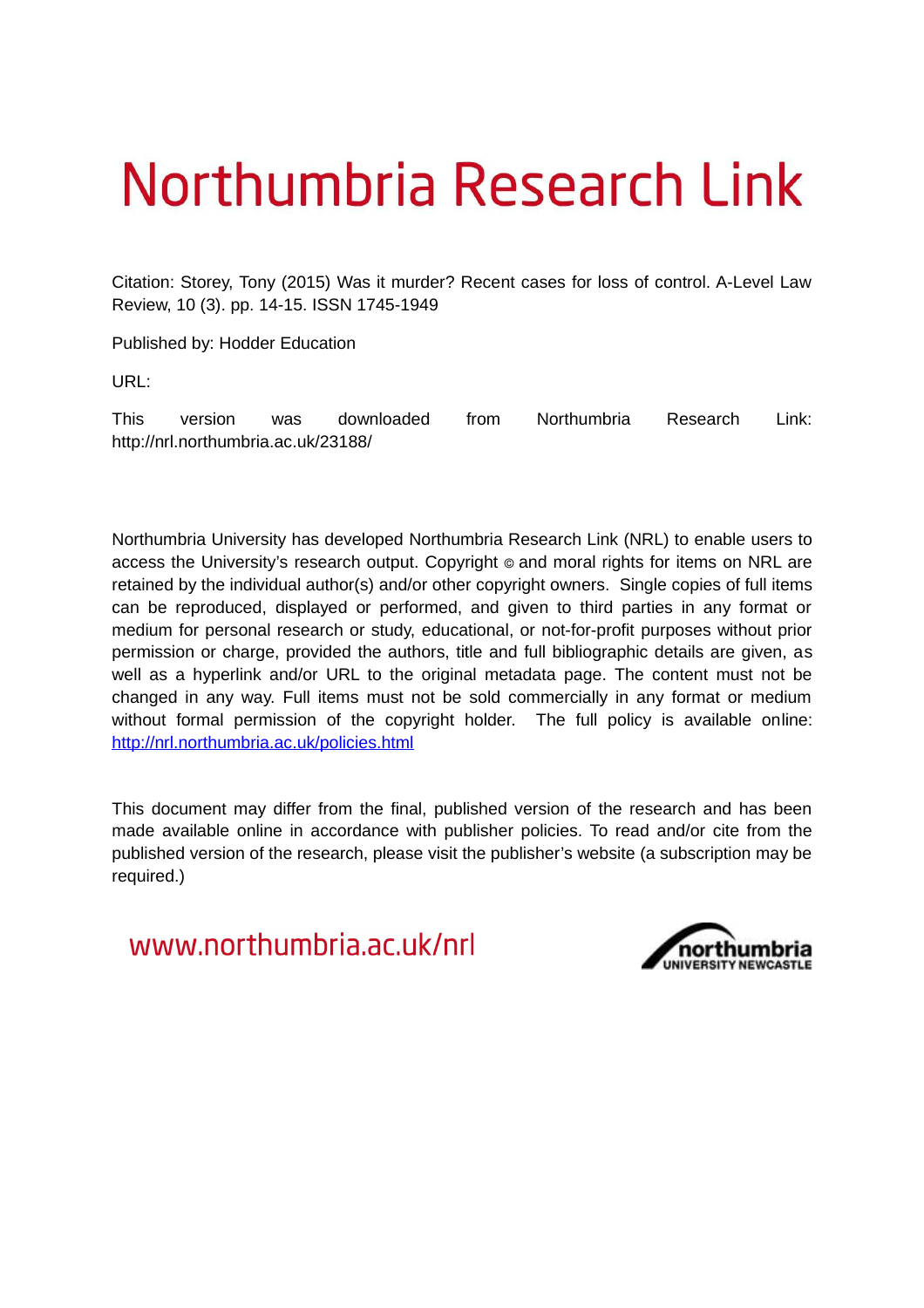# *Was it Murder? Recent cases for Loss of Control*

# **(2015) 10(3) A-Level Law Review 14**

This article examines recent Court of Appeal decisions on the Loss of Control defence, which replaced the common law defence of provocation in October 2010. It does not purport to cover every Loss of Control case decided since then – the decision in *R v Clinton* [2012] EWCA Crim. 2 has already been examined in Volume 18(1) of this *Review*. The Loss of Control defence, set out in ss.54 and 55 of the Coroners and Justice Act 2009 (the 2009 Act), provides a partial defence to murder. There are three fundamental aspects to the defence: there must be a loss of self-control; D's loss of self-control must have a 'qualifying trigger'; D's response to the trigger has to be compared to that of 'a person of D's sex and age, with a normal degree of tolerance and self-restraint and in the circumstances of D'.

## *'Sufficient Evidence' to raise the defence (s.54(5) and (6))*

The burden of proof in cases where Loss of Control is raised is placed on the prosecution, who must disprove the defence beyond reasonable doubt – but only once D has provided 'sufficient evidence' (s.54(5) and (6) of the 2009 Act). Three Court of Appeal cases decided in 2014 saw murder convictions upheld on the basis that the accused had failed to provide 'sufficient' (or indeed any) evidence to support their Loss of Control defences. In *Jewell*  [2014] EWCA Crim. 414, D had driven to V's house, ostensibly to pick him up for work, and shot him at point blank range, twice, with a shotgun. D was convicted of murder but appealed on the basis that he had lost his self-control. However, Rafferty LJ said that the evidence that 'this was a planned execution is best described as overwhelming'. In *Workman* [2014] EWCA Crim. 575, the Court of Appeal rejected D's appeal against his conviction for murdering his ex-wife. D contended that the trial judge should have directed the jury on Loss of Control but the appeal court held that in this case there was simply no evidence to support that defence. Most recently, the same result was seen in *R v Barnsdale-Quean* [2014] EWCA Crim. 1418. D had been charged with the murder of his wife, V. The Crown case was that D had strangled V to death with a chain; D denied this and claimed that V had attacked him before committing suicide by self-strangulation. The jury rejected D's version of events and he was convicted of murder. He appealed, contending that the trial judge should have directed the jury on Loss of Control, but the Court of Appeal again held that there was simply no evidence of it.

#### *The loss of self-control need not be 'sudden' (s.54(2))*

Perhaps the most important change made to the law in the 2009 Act was the removal of the need for D's loss of self-control to have been 'sudden' (s.54(2) of the 2009 Act). This point was emphasised by the Court of Appeal in *Dawes* [2013] EWCA Crim 322, [2014] 1 WLR 947. Lord Judge CJ said that:

*'*Provided there was a loss of control, it does not matter whether the loss was sudden or not. A reaction to circumstances of extreme gravity may be delayed. Different individuals in different situations do not react identically, nor respond immediately.*'* 

#### *The first qualifying trigger: a 'fear of serious violence' (s.55(3))*

Section 55(3) states that 'This subsection applies if D's loss of self-control was attributable to D's fear of serious violence from V against D or another identified person'. The cases of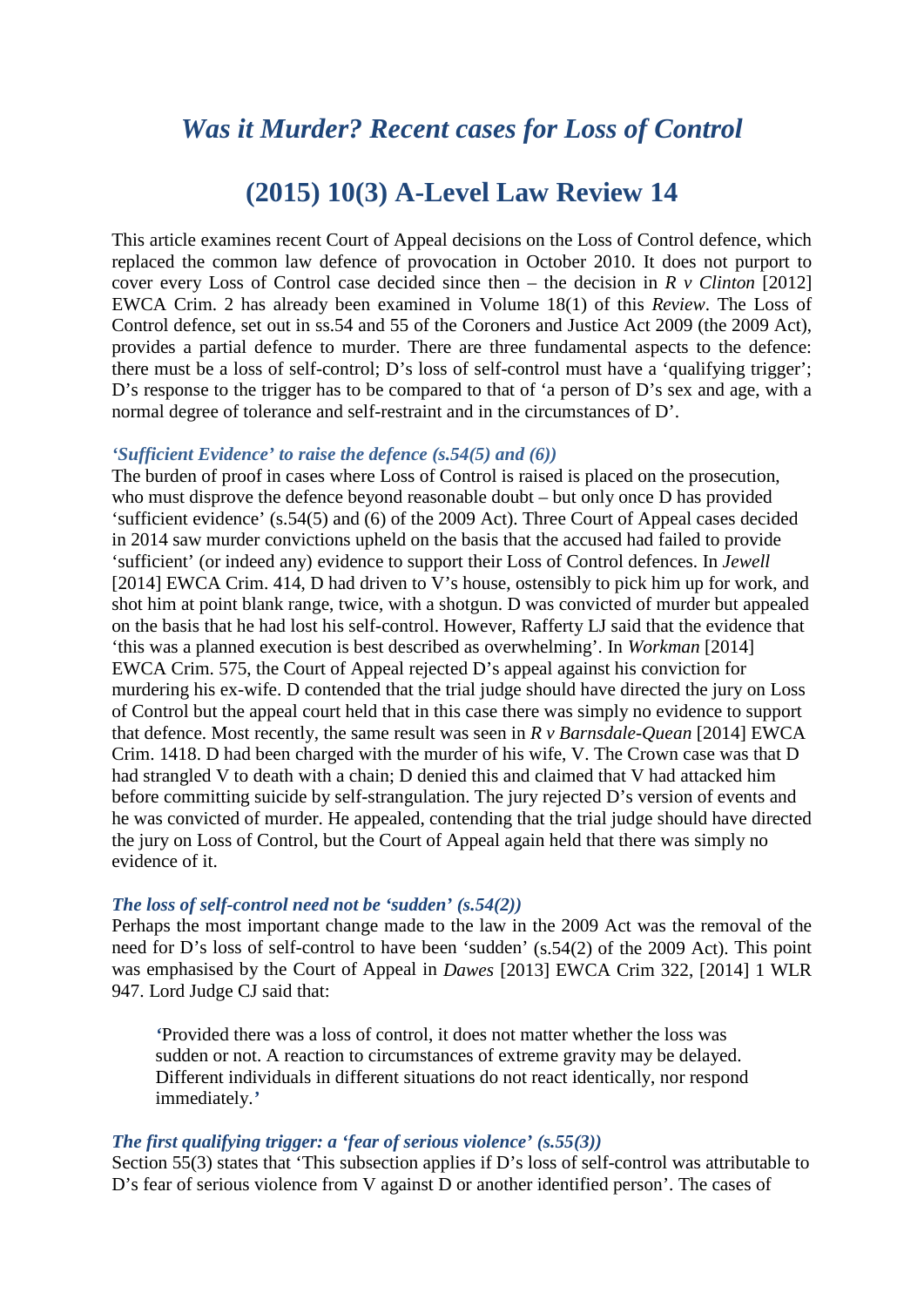*Ward* [2012] EWCA Crim. 3139 and *Lodge* [2014] EWCA Crim. 446 illustrate the application of this trigger. In *Ward*, D successfully pleaded Loss of Control after killing V, who had physically attacked D's brother at a house party. In *Lodge*, D also pleaded Loss of Control successfully on the basis that he had lost his self-control and killed V (a "small scale drugs dealer") after V had attacked him with a baseball bat. In both cases, the jury accepted that D had lost his self-control in response to serious violence from V. It is worth noting that in *Ward*, D did not fear serious violence personally, but s.55(3) nevertheless applied because he feared that V would use serious violence on his brother.

### *The second qualifying trigger: a thing or things done or said (or both) (s.55(4))*

In *Clinton* (2012), Lord Judge CJ referred to s.55(4) of the 2009 Act, specifically the requirement that the circumstances must be 'extremely' grave and that D must have a 'justifiable' sense of being 'seriously' wronged. He stated that 'By contrast with the former law of provocation, these provisions have raised the bar'. The Lord Chief Justice reiterated this view in *Dawes* [2013] EWCA Crim 322, [2014] 1 WLR 947 when he said that the Loss of Control defence was:

'much more limited than the equivalent provisions in the former provocation defence… some of the more absurd trivia which nevertheless required the judge to leave the provocation defence to the jury will no longer fall within the ambit of the qualifying triggers defined in the new defence.'

In *Dawes* (2013), one of the questions for the Court of Appeal was whether the concept of 'cumulative provocation' applied in the context of the new defence. Lord Judge CJ answered in the affirmative, on the basis that 'the loss of control may follow from the cumulative impact of earlier events' although he noted that 'perhaps 'cumulative impact' is the better phrase to describe this particular feature' of the Loss of Control defence.

## *Self-inflicted triggers may not be relied upon (s.55(6)(a) and (b))*

Section 55(6)(a) and (b) of the 2009 Act preclude reliance on Loss of Control where D's fear of serious violence, or sense of being seriously wronged by a thing or things done or said, was incited by D 'for the purpose of providing an excuse to use violence'. In *Dawes* (2013), Lord Judge CJ considered the impact of these provisions and concluded:

'The mere fact that in some general way D was behaving badly and looking for and provoking trouble does not of itself lead to the disapplication of the qualifying triggers unless his actions were intended to provide him with the excuse or opportunity to use violence.'

In *Dawes*, D had come home to his flat to find V asleep on the sofa with D's estranged wife. Both were fully clothed. The Crown case was that D flew into a jealous rage, grabbed a kitchen knife and stabbed V in the neck, killing him. The defence case was that V had woken up and then attacked D, who had acted in self-defence. As an alternative, D suggested that the trial judge should direct the jury on Loss of Control. However, the judge decided that D did not qualify for that defence because he had incited the violence offered to him by V, so that no qualifying trigger was available because of s.55(6). The jury convicted of murder and the Court of Appeal upheld the conviction.

*The normal person test (s.54(1)(c))*